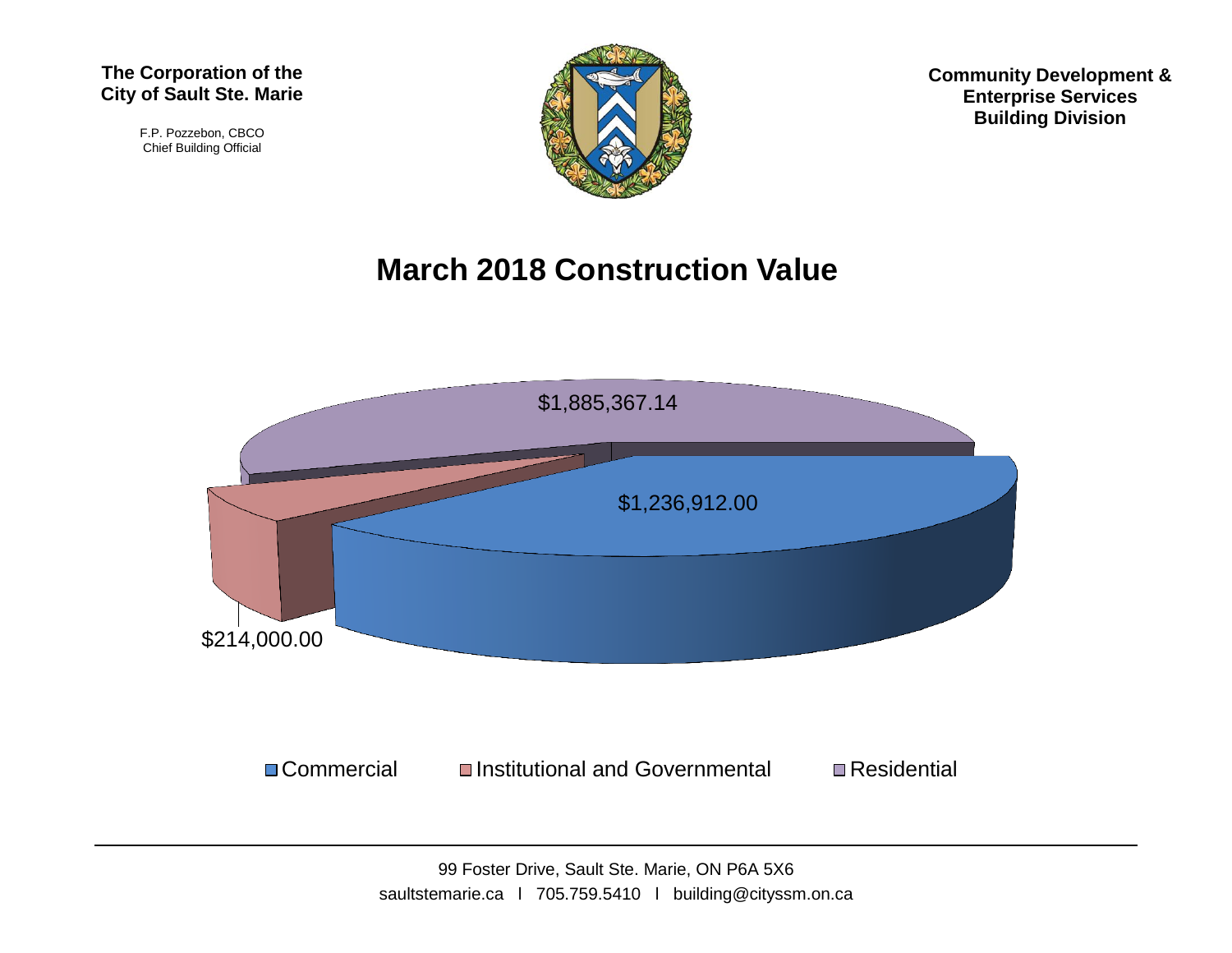

**Community Development and Enterprise Services Building Division**

**Tel: (705) 759-5410Fax: (705) 541-7165**

# **BUILDING PERMITS SUMMARY**

|                                                         |                                  |                          |                      |                                  | 2018/03/01 to 2018/03/31         |                      |                                  |                          |                      |  |
|---------------------------------------------------------|----------------------------------|--------------------------|----------------------|----------------------------------|----------------------------------|----------------------|----------------------------------|--------------------------|----------------------|--|
|                                                         |                                  | <b>New Construction</b>  |                      |                                  | <b>Alterations and Additions</b> |                      | Total                            |                          |                      |  |
| <b>Building Type</b>                                    | <b>Num</b><br>оf<br><b>Units</b> | Num of<br><b>Permits</b> | <b>Value of Work</b> | <b>Num</b><br>of<br><b>Units</b> | Num of<br><b>Permits</b>         | <b>Value of Work</b> | <b>Num</b><br>οf<br><b>Units</b> | Num of<br><b>Permits</b> | <b>Value of Work</b> |  |
| <b>Commercial</b>                                       |                                  |                          |                      |                                  |                                  |                      |                                  |                          |                      |  |
| Laboratory and<br>research center                       | 0                                | $\mathbf 0$              | \$0.00               | $\mathbf 0$                      |                                  | \$230,000.00         | $\mathbf{0}$                     |                          | \$230,000.00         |  |
| Motor vehicle show<br>room (new and used)               | 0                                | $\mathbf 0$              | \$0.00               | $\mathbf 0$                      |                                  | \$16,500.00          | 0                                |                          | \$16,500.00          |  |
| Office building                                         | 0                                | 0                        | \$0.00               | 0                                | 3                                | \$72,000.00          | 0                                | 3                        | \$72,000.00          |  |
| Office complex                                          | 0                                | 0                        | \$0.00               | 0                                | $\overline{2}$                   | \$57,000.00          | 0                                | $\overline{2}$           | \$57,000.00          |  |
| Restaurant                                              | 0                                | 0                        | \$0.00               | 0                                | 4                                | \$154,500.00         | 0                                | 4                        | \$154,500.00         |  |
| Retail and wholesale<br>outlets                         | 0                                | $\mathbf 0$              | \$0.00               | $\mathbf 0$                      | 4                                | \$56,912.00          | 0                                | 4                        | \$56,912.00          |  |
| Service station, repair<br>garage and specialty<br>shop | 0                                |                          | \$650,000.00         | $\mathbf 0$                      | $\mathbf 0$                      | \$0.00               | $\mathbf 0$                      |                          | \$650,000.00         |  |
| Total:                                                  | 0                                |                          | \$650,000.00         | $\mathbf 0$                      | 15                               | \$586,912.00         | $\mathbf 0$                      | 16                       | \$1,236,912.00       |  |

## **Institutional and Governmental**

| Day care, nursing<br>home, rest home,<br>home for the bl |  | \$0.00 |   | \$130,000.00 | 0 | \$130,000.00 |
|----------------------------------------------------------|--|--------|---|--------------|---|--------------|
| Religious building                                       |  | \$0.00 |   | \$9,000.00   |   | \$9,000.00   |
| Secondary school,<br>high school, junior high<br>school  |  | \$0.00 |   | \$75,000.00  |   | \$75,000.00  |
| Total:                                                   |  | \$0.00 | Λ | \$214,000.00 |   | \$214,000.00 |

#### **Residential**

| Apartment                                                |  | \$0.00       |  | \$35,000.00 |  | \$35,000.00  |
|----------------------------------------------------------|--|--------------|--|-------------|--|--------------|
| Semi-Detached or<br>Double (side by side) -<br>Condomini |  | \$900,000.00 |  | \$0.00      |  | \$900,000.00 |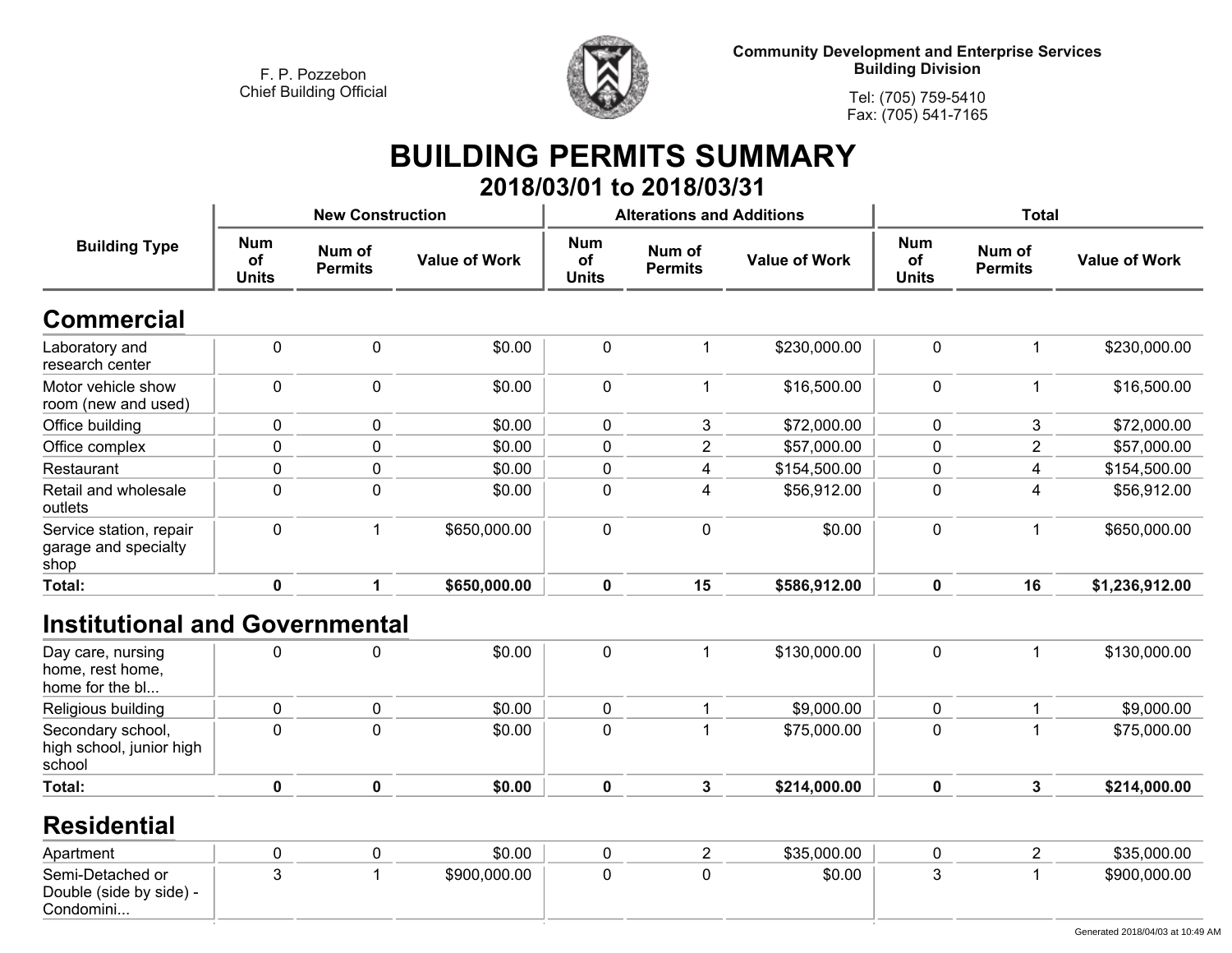| Single House        |  | \$650,000.00   | 29 | \$300,367.14 | 31 | \$950,367.14   |
|---------------------|--|----------------|----|--------------|----|----------------|
| Total:              |  | \$1.550.000.00 | 31 | \$335,367.14 | 34 | \$1,885,367,14 |
| <b>Grand Total:</b> |  | \$2,200,000.00 |    | 136,279.14   | 53 | \$3,336,279.14 |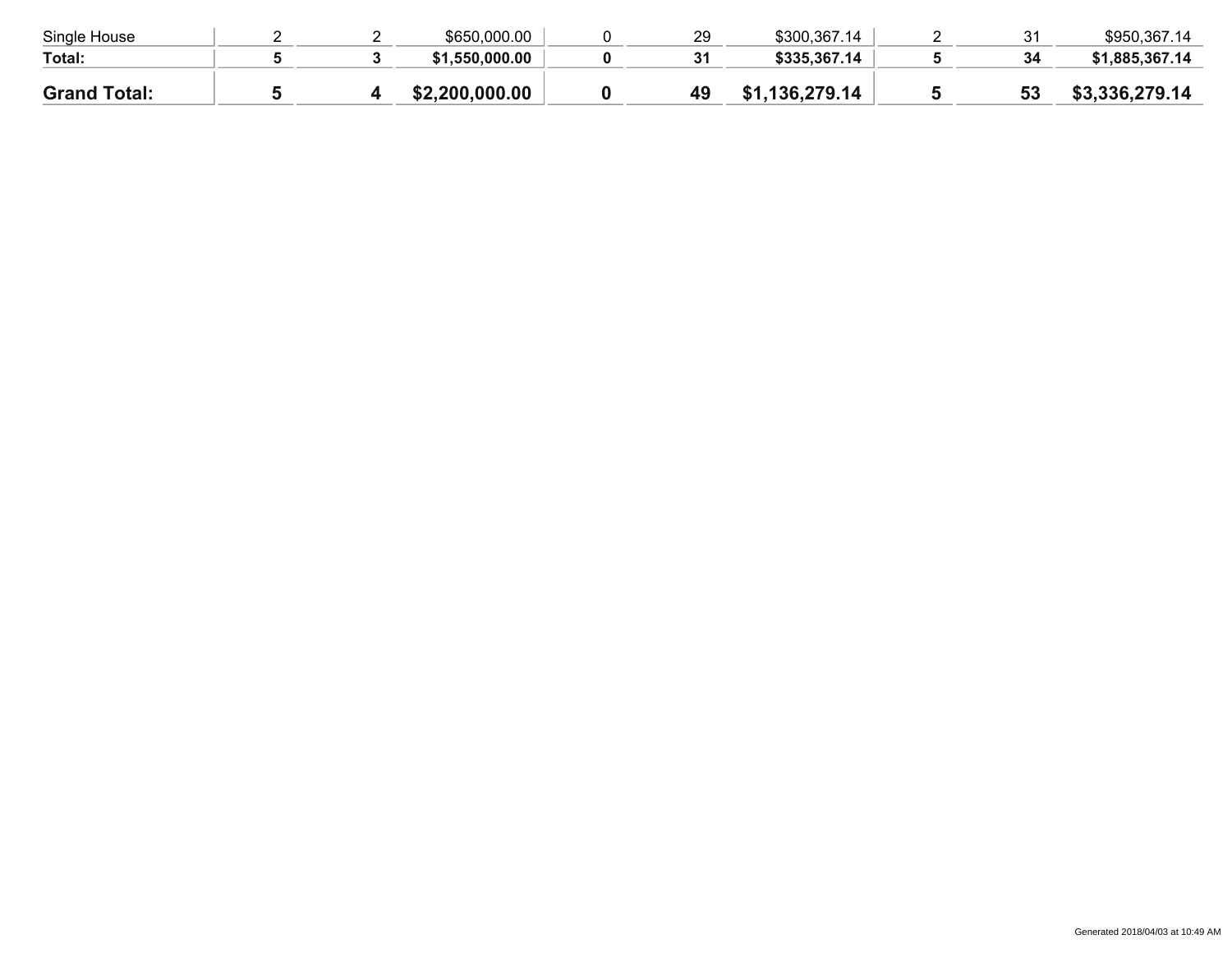

**Community Development and Enterprise Services Building Division**

**Tel: (705) 759-5410Fax: (705) 541-7165**

### **DEMOLITION PERMITS SUMMARY 2018/03/01 to 2018/03/31**

| <b>Building</b><br>Type |                        | <b>New Construction</b>  |                  |                        | <b>Alterations and Additions</b> |                      | <b>Total</b>           |                          |                      |
|-------------------------|------------------------|--------------------------|------------------|------------------------|----------------------------------|----------------------|------------------------|--------------------------|----------------------|
|                         | Num of<br><b>Units</b> | Num of<br><b>Permits</b> | Value of<br>Work | Num of<br><b>Units</b> | Num of<br><b>Permits</b>         | <b>Value of Work</b> | Num of<br><b>Units</b> | Num of<br><b>Permits</b> | <b>Value of Work</b> |
| <b>Residential</b>      |                        |                          |                  |                        |                                  |                      |                        |                          |                      |
| Single House            |                        |                          | \$0.00           |                        | ◠                                | \$4,248.40           |                        |                          | \$4,248.40           |
| Total:                  |                        |                          | \$0.00           |                        |                                  | \$4,248.40           |                        |                          | \$4,248.40           |
| <b>Grand Total:</b>     |                        |                          | \$0.00           |                        | $\mathbf{2}$                     | \$4,248.40           |                        |                          | \$4,248.40           |